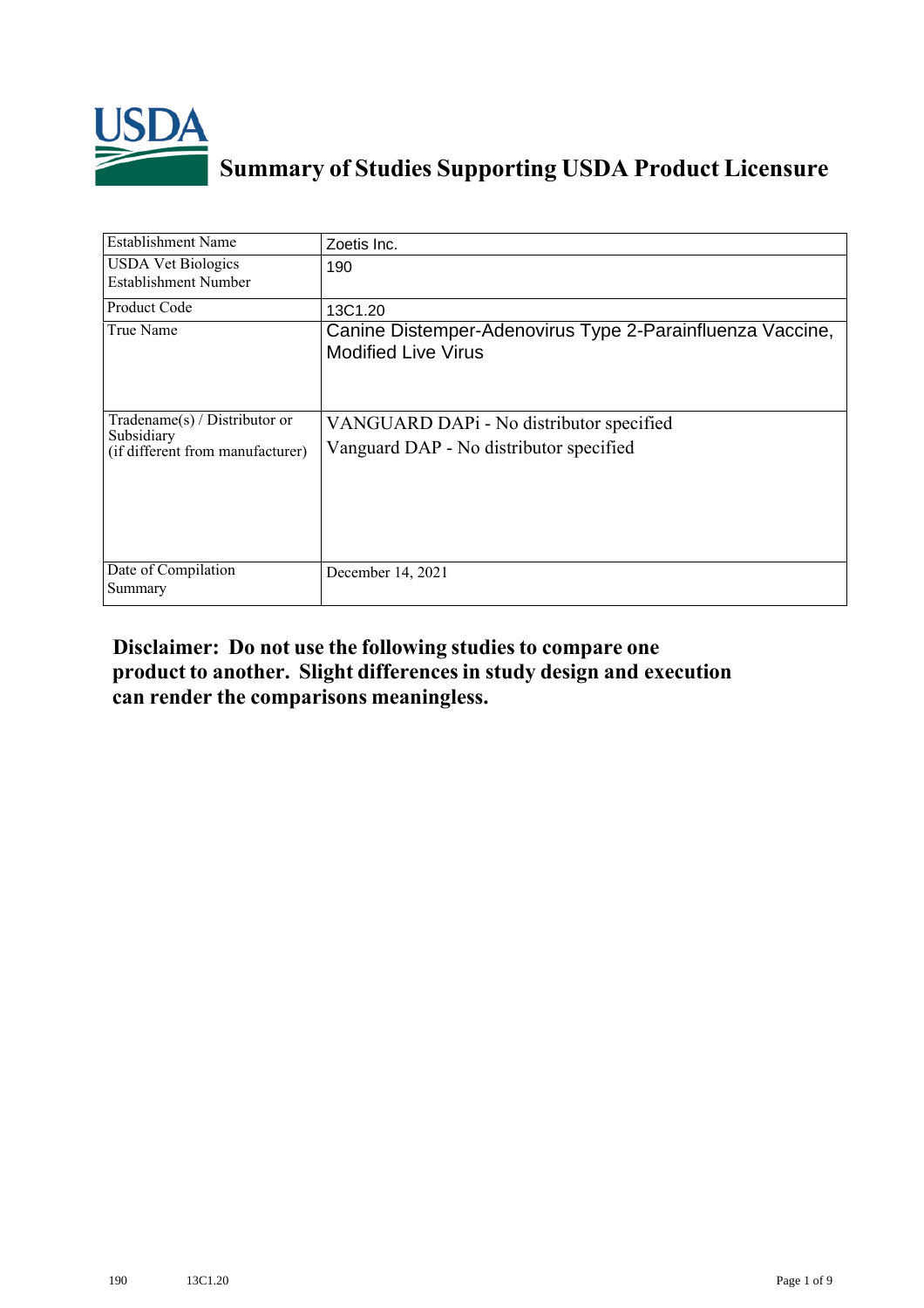| <b>Study Type</b>              | Efficacy                                                                                                                                                                                                                                                                                                                    |
|--------------------------------|-----------------------------------------------------------------------------------------------------------------------------------------------------------------------------------------------------------------------------------------------------------------------------------------------------------------------------|
| <b>Pertaining to</b>           | Canine Adenovirus Type 2 (CAV-2)                                                                                                                                                                                                                                                                                            |
| <b>Study Purpose</b>           | Demonstrate effectiveness against CAV-2 and CAV-1                                                                                                                                                                                                                                                                           |
| <b>Product Administration</b>  |                                                                                                                                                                                                                                                                                                                             |
| <b>Study Animals</b>           | Canine                                                                                                                                                                                                                                                                                                                      |
| <b>Challenge Description</b>   |                                                                                                                                                                                                                                                                                                                             |
| <b>Interval observed after</b> |                                                                                                                                                                                                                                                                                                                             |
| challenge                      |                                                                                                                                                                                                                                                                                                                             |
| <b>Results</b>                 | Study data were evaluated by USDA-APHIS prior to product<br>licensure and met regulatory standards for acceptance at the time<br>of submission. No data are published because this study was<br>submitted to USDA-APHIS prior to January 1, 2007, and APHIS<br>only requires publication of data submitted after that date. |
| <b>USDA Approval Date</b>      | September 14, 1977                                                                                                                                                                                                                                                                                                          |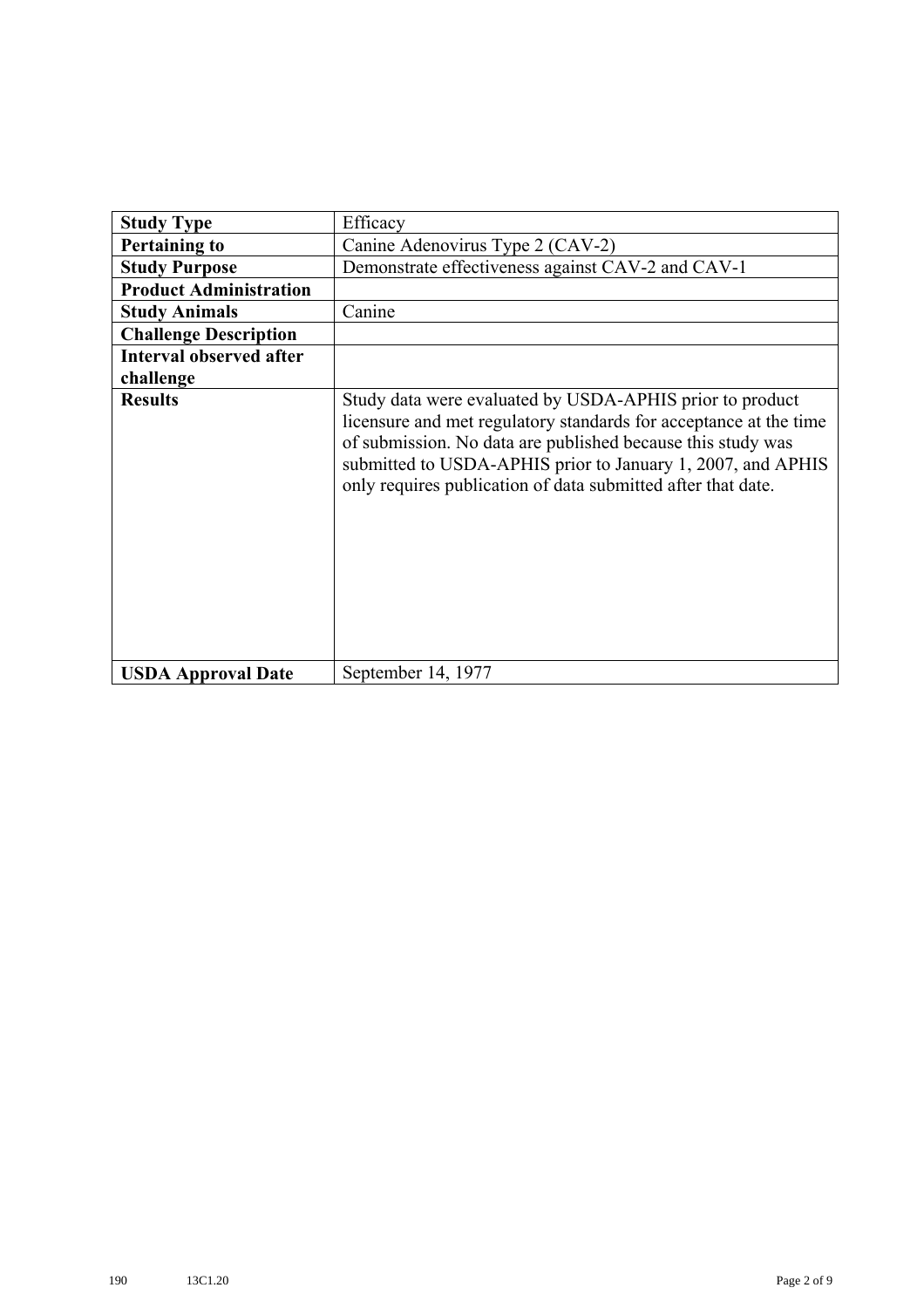| <b>Study Type</b>              | Efficacy                                                                                                                                                                                                                                                                                                                    |
|--------------------------------|-----------------------------------------------------------------------------------------------------------------------------------------------------------------------------------------------------------------------------------------------------------------------------------------------------------------------------|
| <b>Pertaining to</b>           | Canine Parainfluenza Virus (CPI)                                                                                                                                                                                                                                                                                            |
| <b>Study Purpose</b>           | Demonstrate effectiveness against CPI                                                                                                                                                                                                                                                                                       |
| <b>Product Administration</b>  |                                                                                                                                                                                                                                                                                                                             |
| <b>Study Animals</b>           | Canine                                                                                                                                                                                                                                                                                                                      |
| <b>Challenge Description</b>   |                                                                                                                                                                                                                                                                                                                             |
| <b>Interval observed after</b> |                                                                                                                                                                                                                                                                                                                             |
| challenge                      |                                                                                                                                                                                                                                                                                                                             |
| <b>Results</b>                 | Study data were evaluated by USDA-APHIS prior to product<br>licensure and met regulatory standards for acceptance at the time<br>of submission. No data are published because this study was<br>submitted to USDA-APHIS prior to January 1, 2007, and APHIS<br>only requires publication of data submitted after that date. |
| <b>USDA Approval Date</b>      | July 11, 1979                                                                                                                                                                                                                                                                                                               |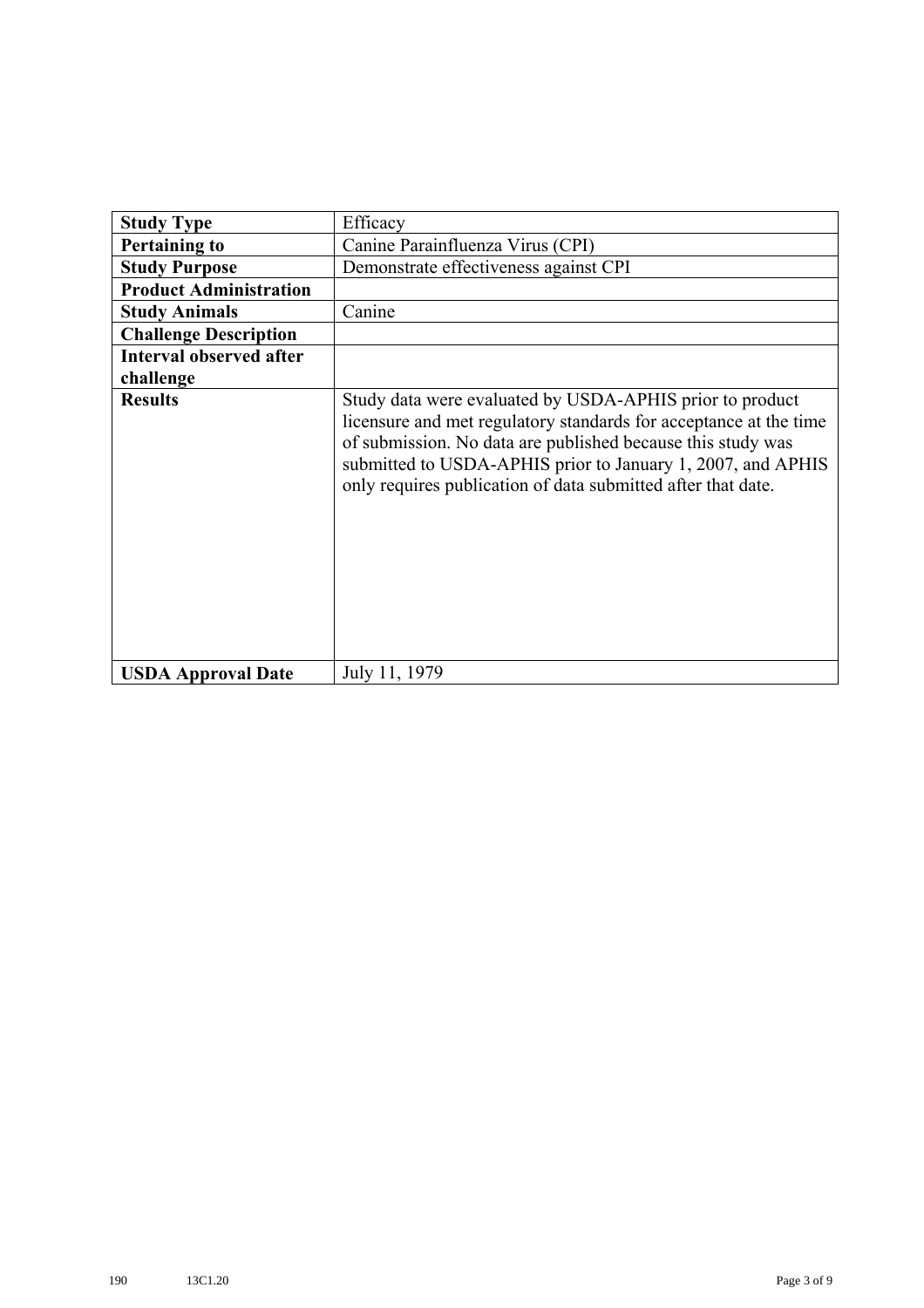| <b>Study Type</b>              | Efficacy                                                                                                                                                                                                                                                                                                                    |
|--------------------------------|-----------------------------------------------------------------------------------------------------------------------------------------------------------------------------------------------------------------------------------------------------------------------------------------------------------------------------|
| <b>Pertaining to</b>           | Canine Parainfluenza Virus (CPI)                                                                                                                                                                                                                                                                                            |
| <b>Study Purpose</b>           | Demonstrate effectiveness against CPI                                                                                                                                                                                                                                                                                       |
| <b>Product Administration</b>  |                                                                                                                                                                                                                                                                                                                             |
| <b>Study Animals</b>           | Canine                                                                                                                                                                                                                                                                                                                      |
| <b>Challenge Description</b>   |                                                                                                                                                                                                                                                                                                                             |
| <b>Interval observed after</b> |                                                                                                                                                                                                                                                                                                                             |
| challenge                      |                                                                                                                                                                                                                                                                                                                             |
| <b>Results</b>                 | Study data were evaluated by USDA-APHIS prior to product<br>licensure and met regulatory standards for acceptance at the time<br>of submission. No data are published because this study was<br>submitted to USDA-APHIS prior to January 1, 2007, and APHIS<br>only requires publication of data submitted after that date. |
| <b>USDA Approval Date</b>      | August 04, 1976                                                                                                                                                                                                                                                                                                             |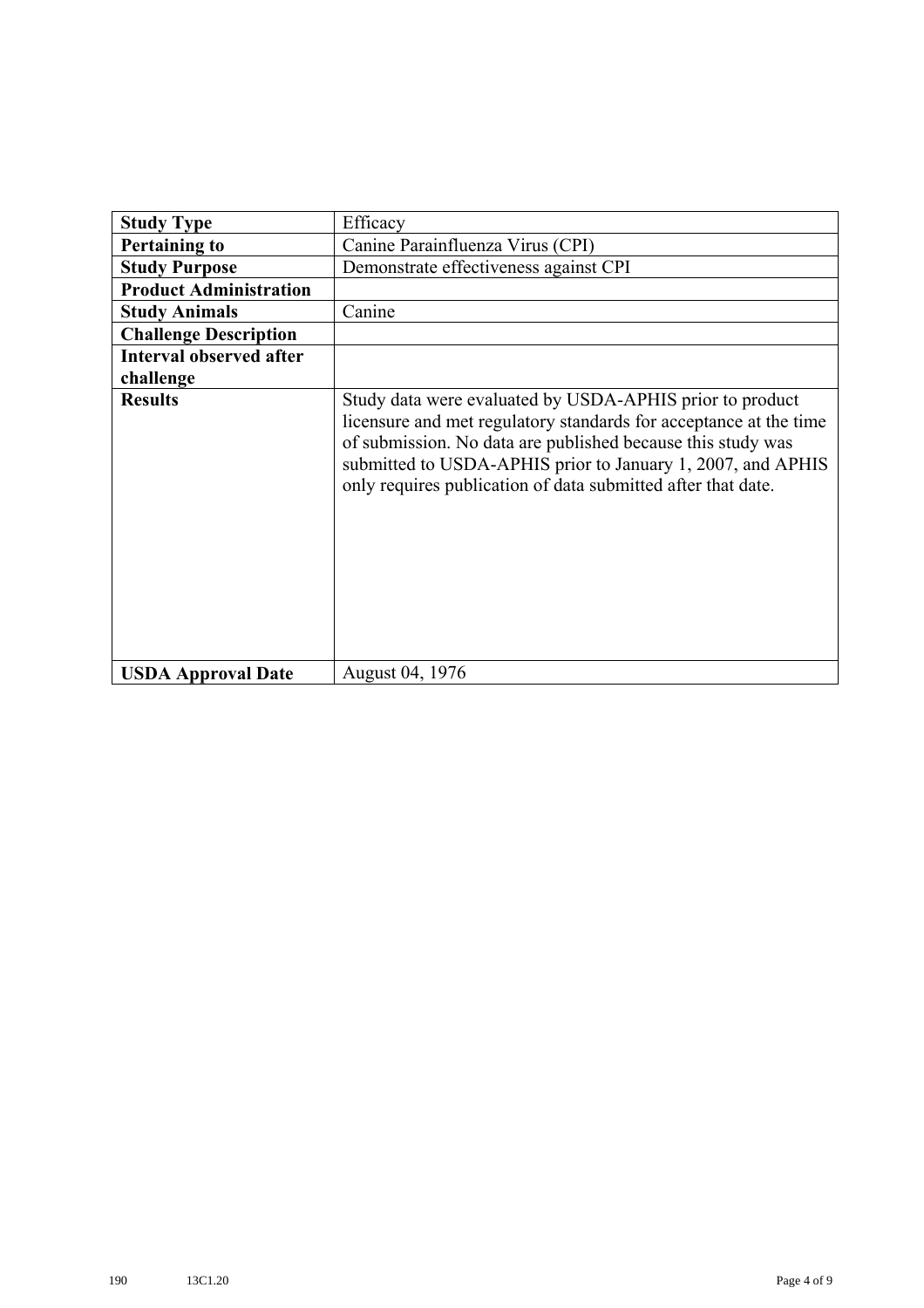| <b>Study Type</b>              | Efficacy                                                                                                                                                                                                                                                                                                                    |
|--------------------------------|-----------------------------------------------------------------------------------------------------------------------------------------------------------------------------------------------------------------------------------------------------------------------------------------------------------------------------|
| <b>Pertaining to</b>           | Canine Parainfluenza Virus (CPI)                                                                                                                                                                                                                                                                                            |
| <b>Study Purpose</b>           | Demonstrate effectiveness against CPI                                                                                                                                                                                                                                                                                       |
| <b>Product Administration</b>  |                                                                                                                                                                                                                                                                                                                             |
| <b>Study Animals</b>           | Canine                                                                                                                                                                                                                                                                                                                      |
| <b>Challenge Description</b>   |                                                                                                                                                                                                                                                                                                                             |
| <b>Interval observed after</b> |                                                                                                                                                                                                                                                                                                                             |
| challenge                      |                                                                                                                                                                                                                                                                                                                             |
| <b>Results</b>                 | Study data were evaluated by USDA-APHIS prior to product<br>licensure and met regulatory standards for acceptance at the time<br>of submission. No data are published because this study was<br>submitted to USDA-APHIS prior to January 1, 2007, and APHIS<br>only requires publication of data submitted after that date. |
| <b>USDA Approval Date</b>      | January 25, 1977                                                                                                                                                                                                                                                                                                            |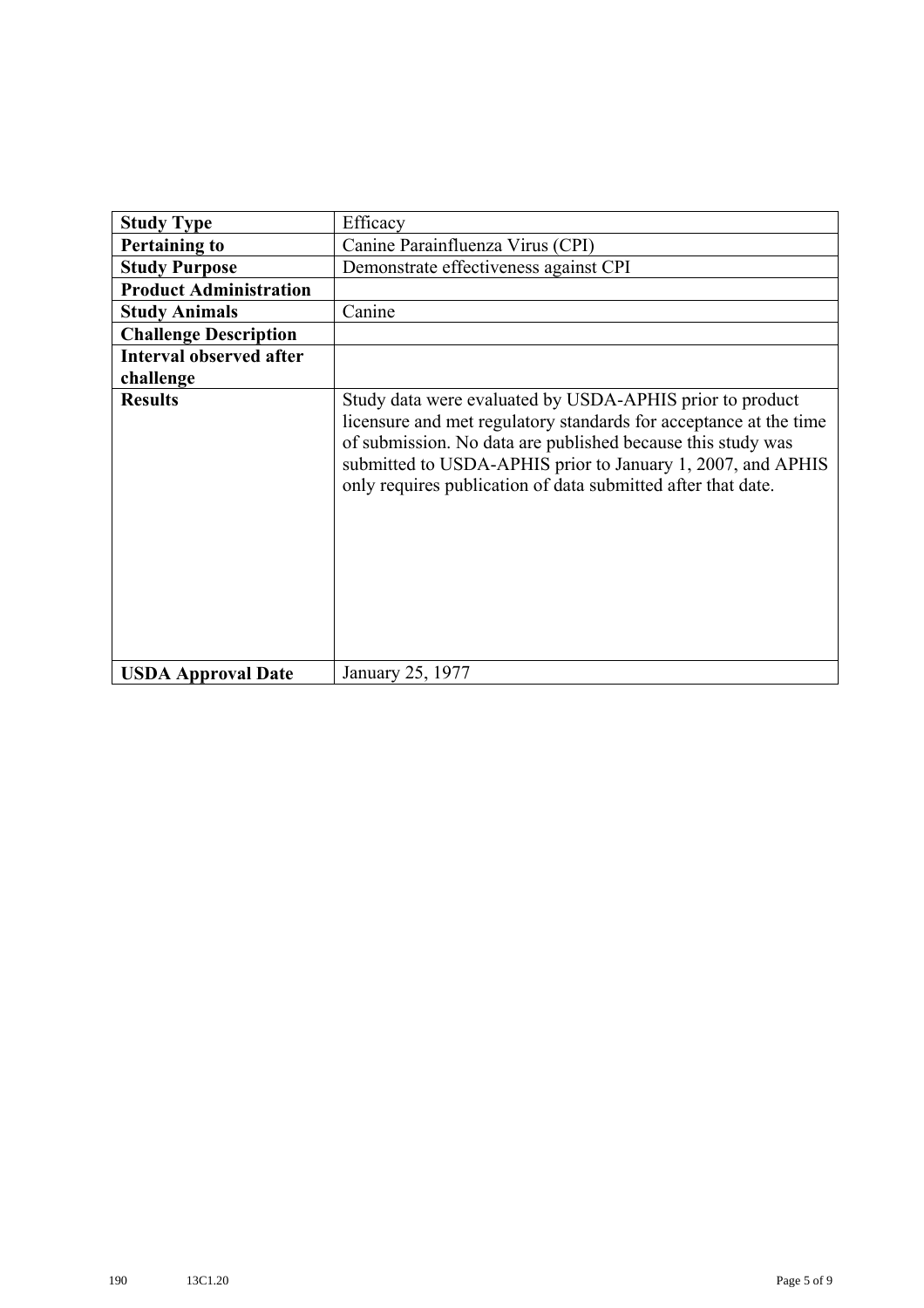| <b>Study Type</b>              | Efficacy                                                                                                                                                                                                                                                                                                                    |
|--------------------------------|-----------------------------------------------------------------------------------------------------------------------------------------------------------------------------------------------------------------------------------------------------------------------------------------------------------------------------|
| <b>Pertaining to</b>           | Canine Distemper Virus (CDV)                                                                                                                                                                                                                                                                                                |
| <b>Study Purpose</b>           | Demonstrate effectiveness against CDV                                                                                                                                                                                                                                                                                       |
| <b>Product Administration</b>  |                                                                                                                                                                                                                                                                                                                             |
| <b>Study Animals</b>           | Canine                                                                                                                                                                                                                                                                                                                      |
| <b>Challenge Description</b>   |                                                                                                                                                                                                                                                                                                                             |
| <b>Interval observed after</b> |                                                                                                                                                                                                                                                                                                                             |
| challenge                      |                                                                                                                                                                                                                                                                                                                             |
| <b>Results</b>                 | Study data were evaluated by USDA-APHIS prior to product<br>licensure and met regulatory standards for acceptance at the time<br>of submission. No data are published because this study was<br>submitted to USDA-APHIS prior to January 1, 2007, and APHIS<br>only requires publication of data submitted after that date. |
| <b>USDA Approval Date</b>      | November 15, 1976                                                                                                                                                                                                                                                                                                           |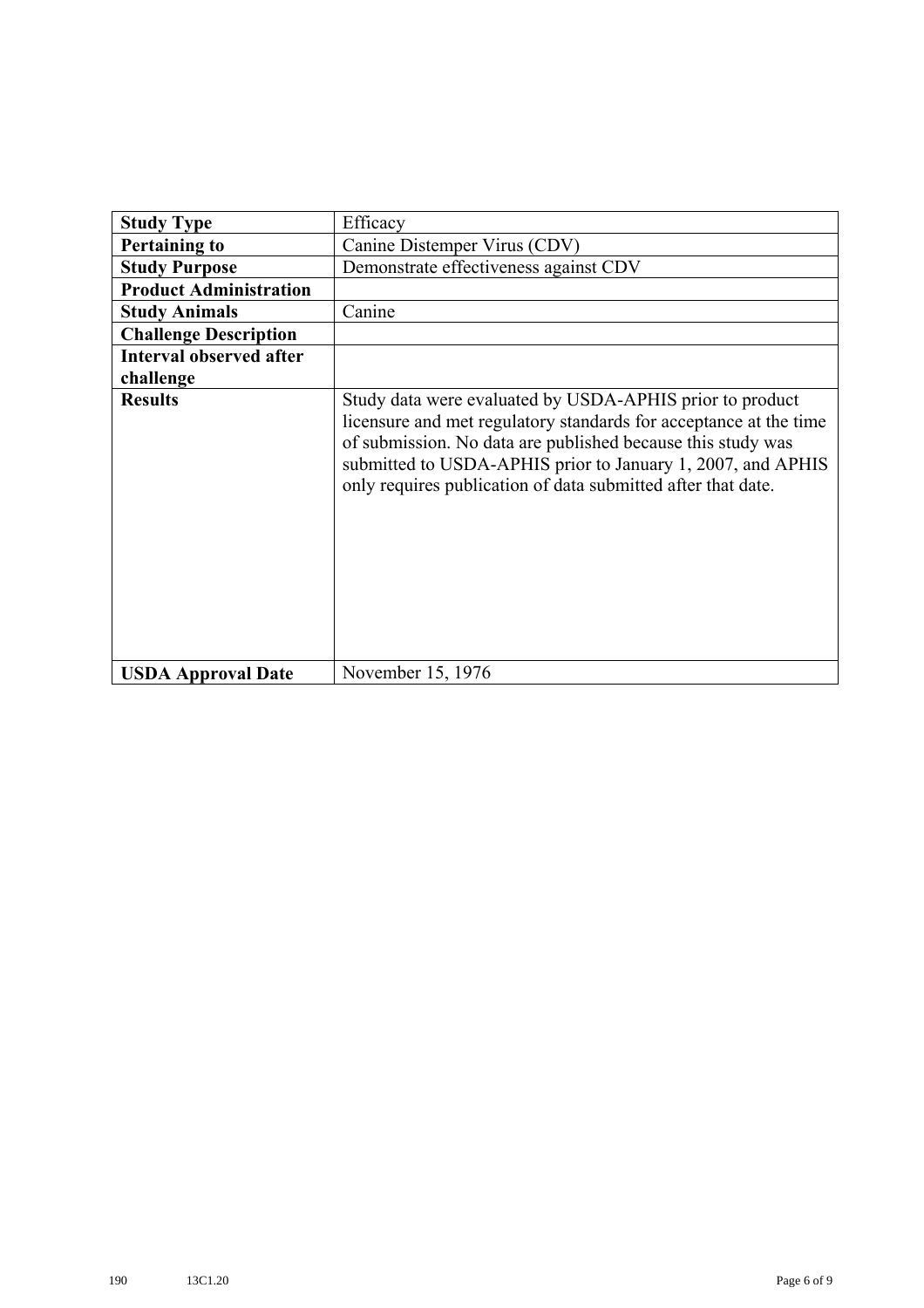| <b>Study Type</b>              | Efficacy                                                                                                                                                                                                                                                                                                                       |
|--------------------------------|--------------------------------------------------------------------------------------------------------------------------------------------------------------------------------------------------------------------------------------------------------------------------------------------------------------------------------|
| <b>Pertaining to</b>           | Canine Distemper Virus (CDV)                                                                                                                                                                                                                                                                                                   |
| <b>Study Purpose</b>           | Demonstrate effectiveness against CDV                                                                                                                                                                                                                                                                                          |
| <b>Product Administration</b>  |                                                                                                                                                                                                                                                                                                                                |
| <b>Study Animals</b>           | Canine                                                                                                                                                                                                                                                                                                                         |
| <b>Challenge Description</b>   |                                                                                                                                                                                                                                                                                                                                |
| <b>Interval observed after</b> |                                                                                                                                                                                                                                                                                                                                |
| challenge                      |                                                                                                                                                                                                                                                                                                                                |
| <b>Results</b>                 | Study data were evaluated by USDA-APHIS prior to product<br>licensure and met regulatory standards for acceptance at the time<br>of submission. No data are published because this study was<br>submitted to USDA-APHIS prior to January 1, 2007, and<br>APHIS only requires publication of data submitted after that<br>date. |
| <b>USDA Approval Date</b>      | May 01, 1970                                                                                                                                                                                                                                                                                                                   |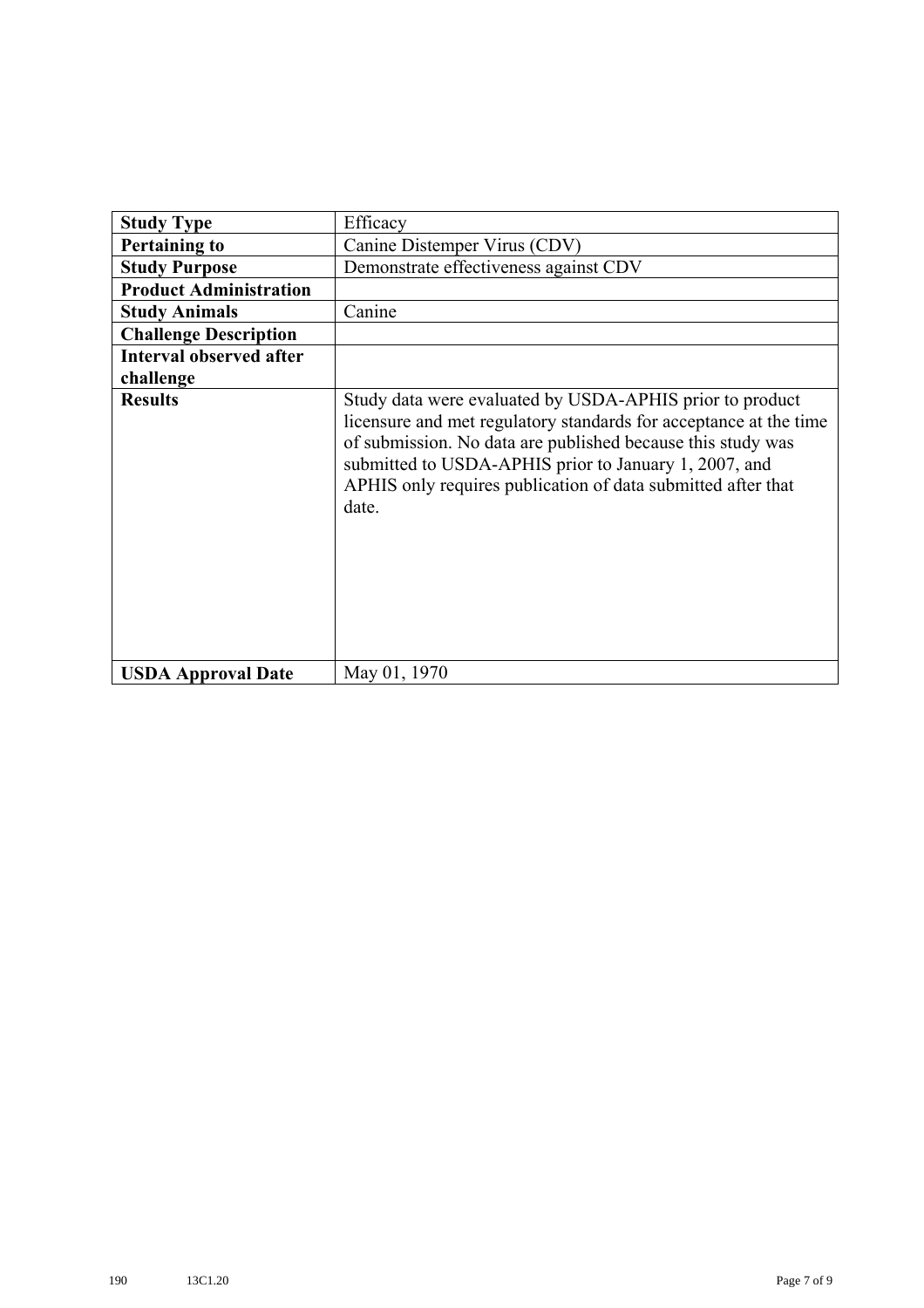| <b>Study Type</b>              | Safety                                                                                                                                                                                                                                                                                                                      |
|--------------------------------|-----------------------------------------------------------------------------------------------------------------------------------------------------------------------------------------------------------------------------------------------------------------------------------------------------------------------------|
| <b>Pertaining to</b>           | Canine Adenovirus Type 2 (CAV-2)                                                                                                                                                                                                                                                                                            |
| <b>Study Purpose</b>           | Safety Evaluation to demonstrate the development of corneal                                                                                                                                                                                                                                                                 |
|                                | opacity is not associated with the use of this product.                                                                                                                                                                                                                                                                     |
| <b>Product Administration</b>  |                                                                                                                                                                                                                                                                                                                             |
| <b>Study Animals</b>           | Dogs                                                                                                                                                                                                                                                                                                                        |
| <b>Challenge Description</b>   |                                                                                                                                                                                                                                                                                                                             |
| <b>Interval observed after</b> |                                                                                                                                                                                                                                                                                                                             |
| challenge                      |                                                                                                                                                                                                                                                                                                                             |
| <b>Results</b>                 | Study data were evaluated by USDA-APHIS prior to product<br>licensure and met regulatory standards for acceptance at the time<br>of submission. No data are published because this study was<br>submitted to USDA-APHIS prior to January 1, 2007, and APHIS<br>only requires publication of data submitted after that date. |
| <b>USDA Approval Date</b>      | 15 August, 1977                                                                                                                                                                                                                                                                                                             |